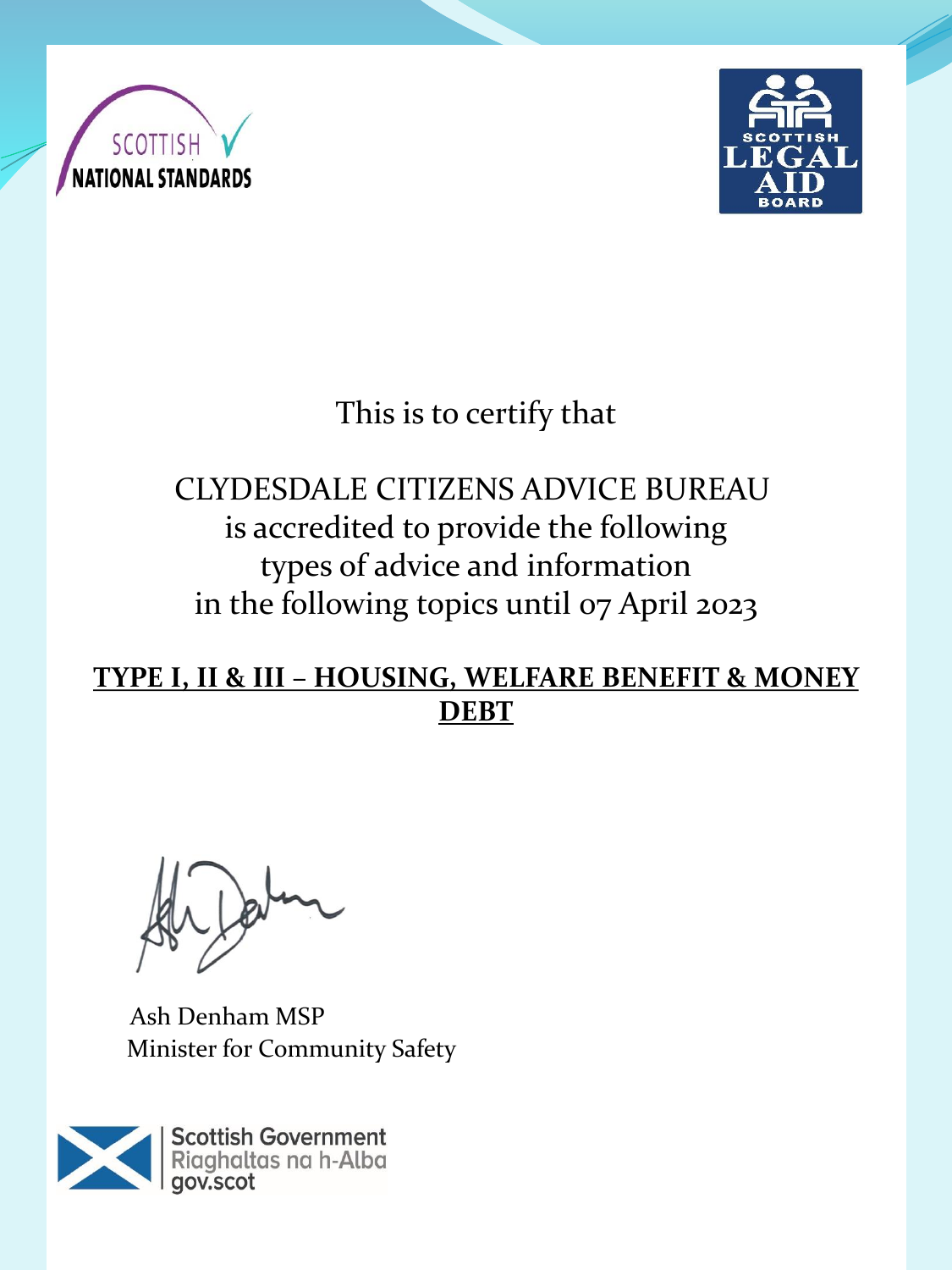# **COMPETENCY ACHIEVED**

# **2 Housing Specific Competences**

- 2.1 Rent Arrears Type II
- 2.2 Mortgages & Secured Loans Type II
- 2.3 Universal Credit for housing costs and Housing Benefit Adviser competences – Type II
- 2.4 Disrepair in Rented Housing Type II
- 2.5 Housing Options Type II
- 2.6 Discrimination in Housing Type II
- 2.7 Eviction Type II
- 2.8 Anti-Social Behaviour Type II
- 2.9 Harassment and Illegal Eviction– Type II
- 2.10 Homelessness Type II
- 2.11 Relationship Breakdown Type II
- 2.12 Rent: Private Sector Type II
- 2.13 Security of Tenure Type II
- 2.14 Statutory Tenancy Rights Type II
- 2.15 Repair and Improvement Grants Type II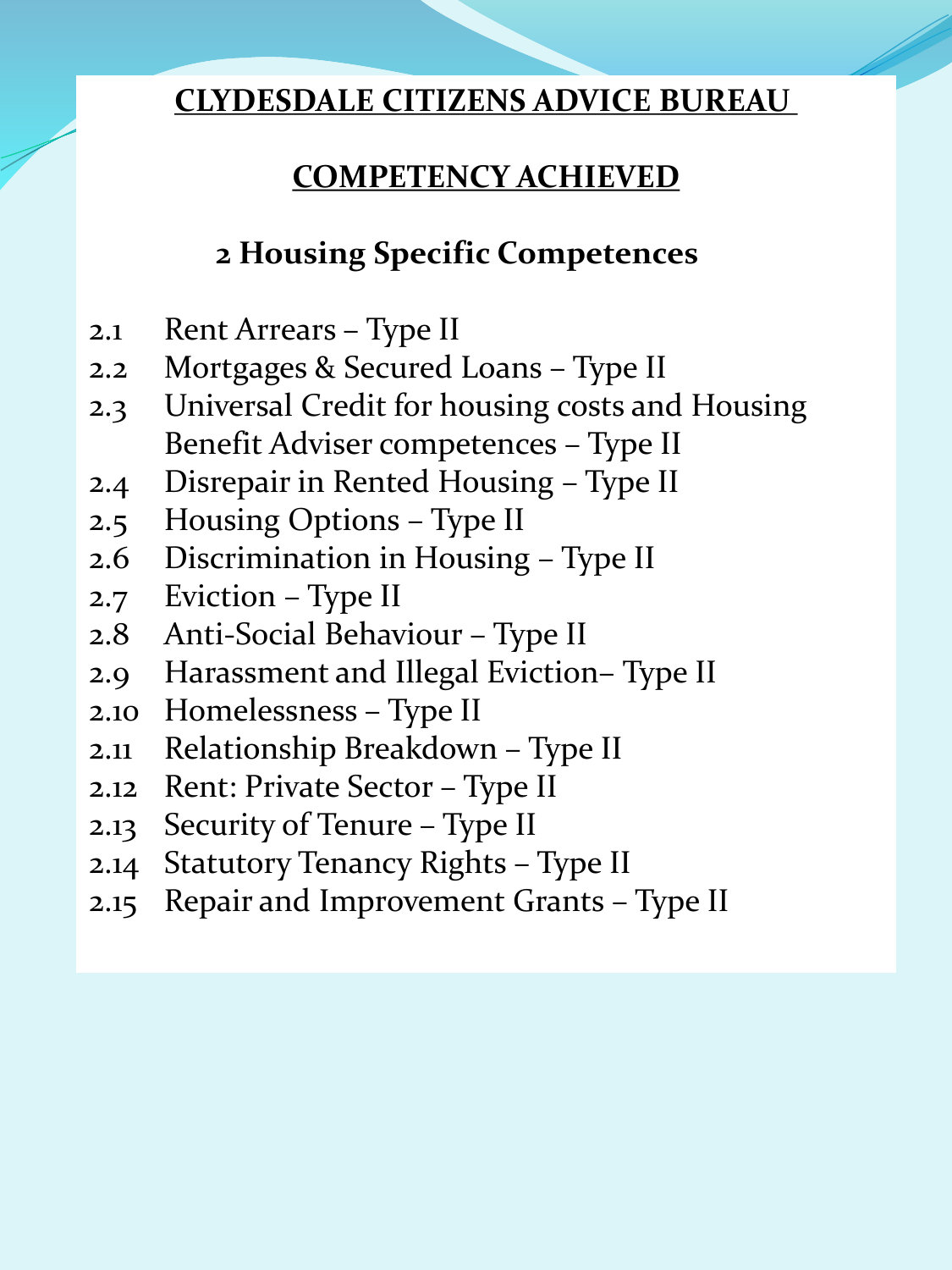### **3 Money and Welfare Benefits Related to Advice Competences – Foundation Knowledge**

- 3.1 Administrative Structure of the Benefits and Tax Credits Systems – Type II
- 3.2 National Insurance Scheme Type II
- 3.3 Claims & Backdating Type II
- 3.4 Decision-Making, Disputes and Appeals Type II
- 3.5 Benefit & Tax Credit Overpayments Type II
- 3.6 Assessment, Initial Decision-Making & Holding Activity in Debt Cases – Type II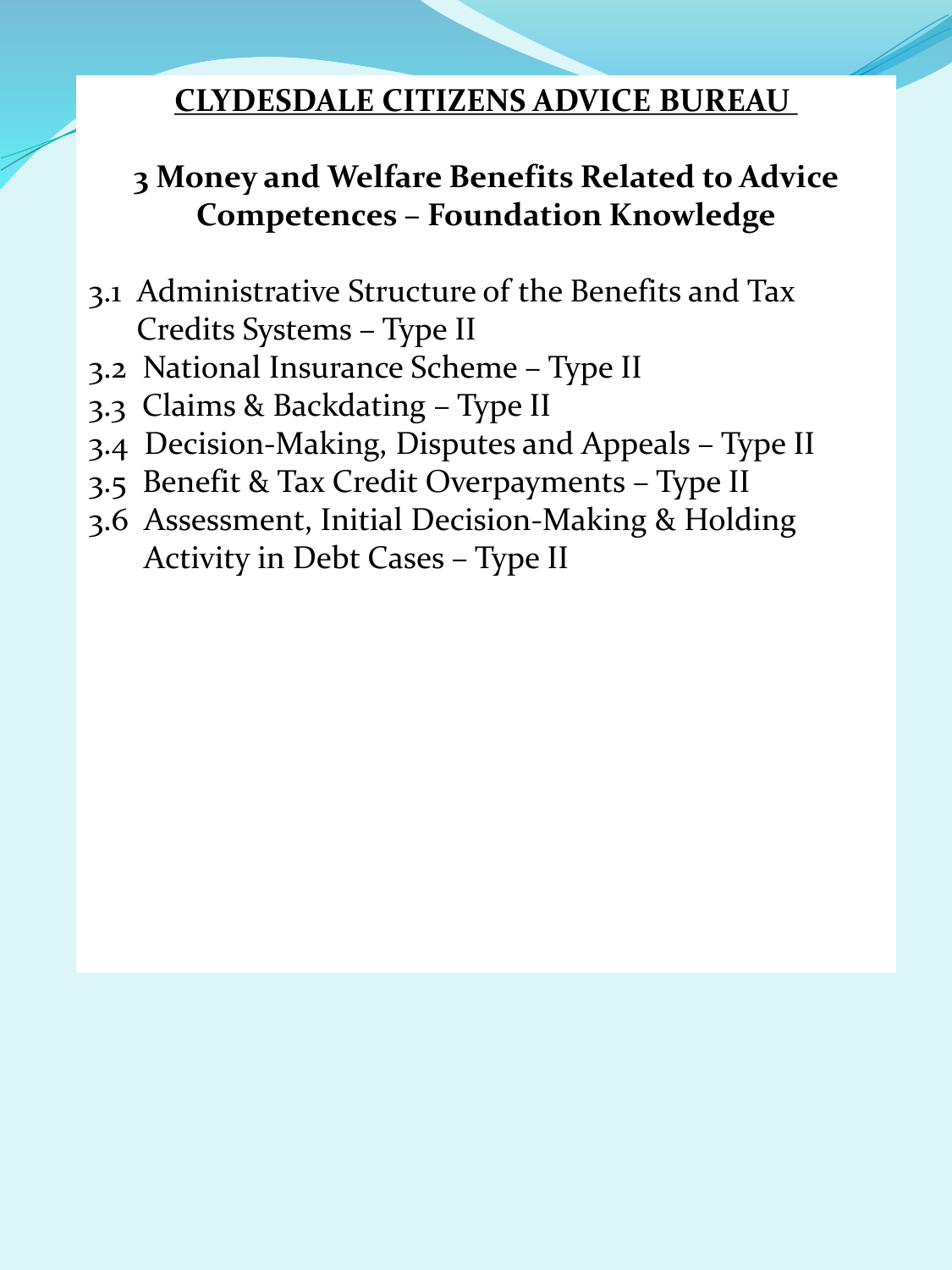# **4 Money and Welfare Benefits Related Advice Competences – Specialist Areas**

- 4.1 Means-Tested Benefits Type II
- 4.2 Universal Credit Type II
- 4.3 Tax Credits Type II
- 4.4 The Social Fund & the Scottish Welfare Fund. Type II
- 4.5 The Impact of Work on Benefits Type II
- 4.6 Child Element of Universal Credit, Child Benefit, Kinship Care Allowance & Guardian's Allowance – Type II
- 4.7 State Retirement Pension Type II
- 4.8 Personal Independence Payment, Disability Living Allowance & Attendance Allowance – Type II
- 4.9 Benefits for People who have Limited Capability for Work – Type II
- 4.10 Benefits for Industrial Injury and Disease Type II
- 4.11 Benefits for Veterans Type II
- 4.12 Carers Allowance Type II
- 4.13 Jobseeker's Allowance– Type II
- 4.14 Benefits for Maternity, Paternity and Adoption Type II
- 4.15 Bereavement Benefits Type II
- 4.16 Benefits for People in Public Care Type II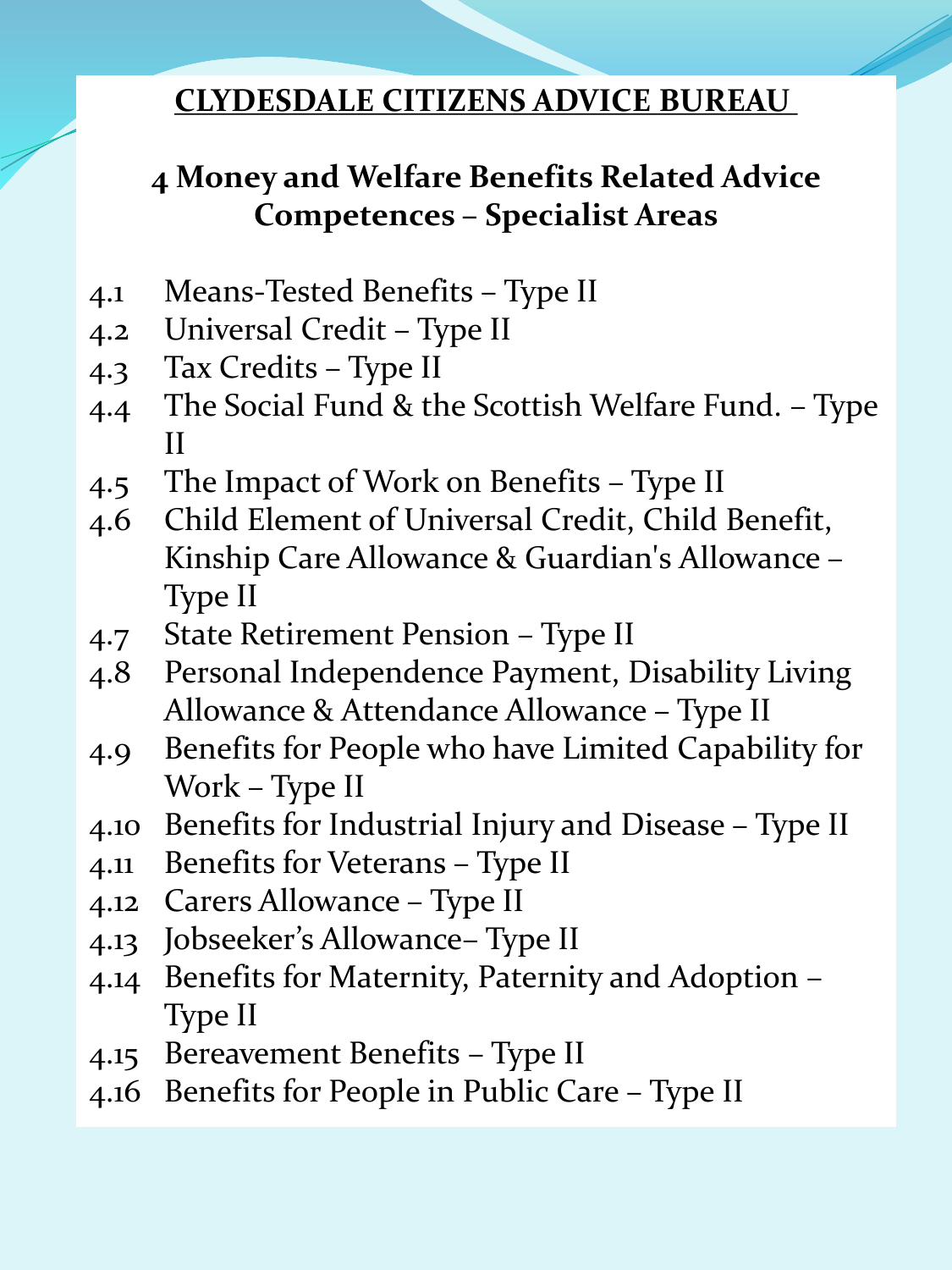# **4 Money and Welfare Benefits Related Advice Competences – Specialist Areas Cont.**

- 4.17 Benefits for Students Type II
- 4.18 Benefits for People from Abroad and/or who are Subject to Immigration Control – Type II
- 4.19 Ancillary Benefits Type II
- 4.20 Financial Statements Type II
- 4.21 Liability for Debts, Extortionate Credit, Unfair Contract Terms, Unenforceable Debts, Creditor Malpractice, Codes of Practice, etc – Type II
- 4.22 Identifying & Agreeing Options in Debt Cases – Type II
- 4.23 Negotiating & Making Offers to Creditors– Type II
- 4.24 Diligence, Diligence Stoppers and Court Proceedings – Type II
- 4.25 Bankruptcy & Trust Deeds– Type II
- 4.26 The Debt Arrangement Scheme– Type II
- 4.27 Recalls & Appeals against Court Decrees and Orders – Type II
- 4.28 Utility Debts Type II
- 4.29 Local and national Tax Debts Type II
- 4.30 Rent Arrears Type II